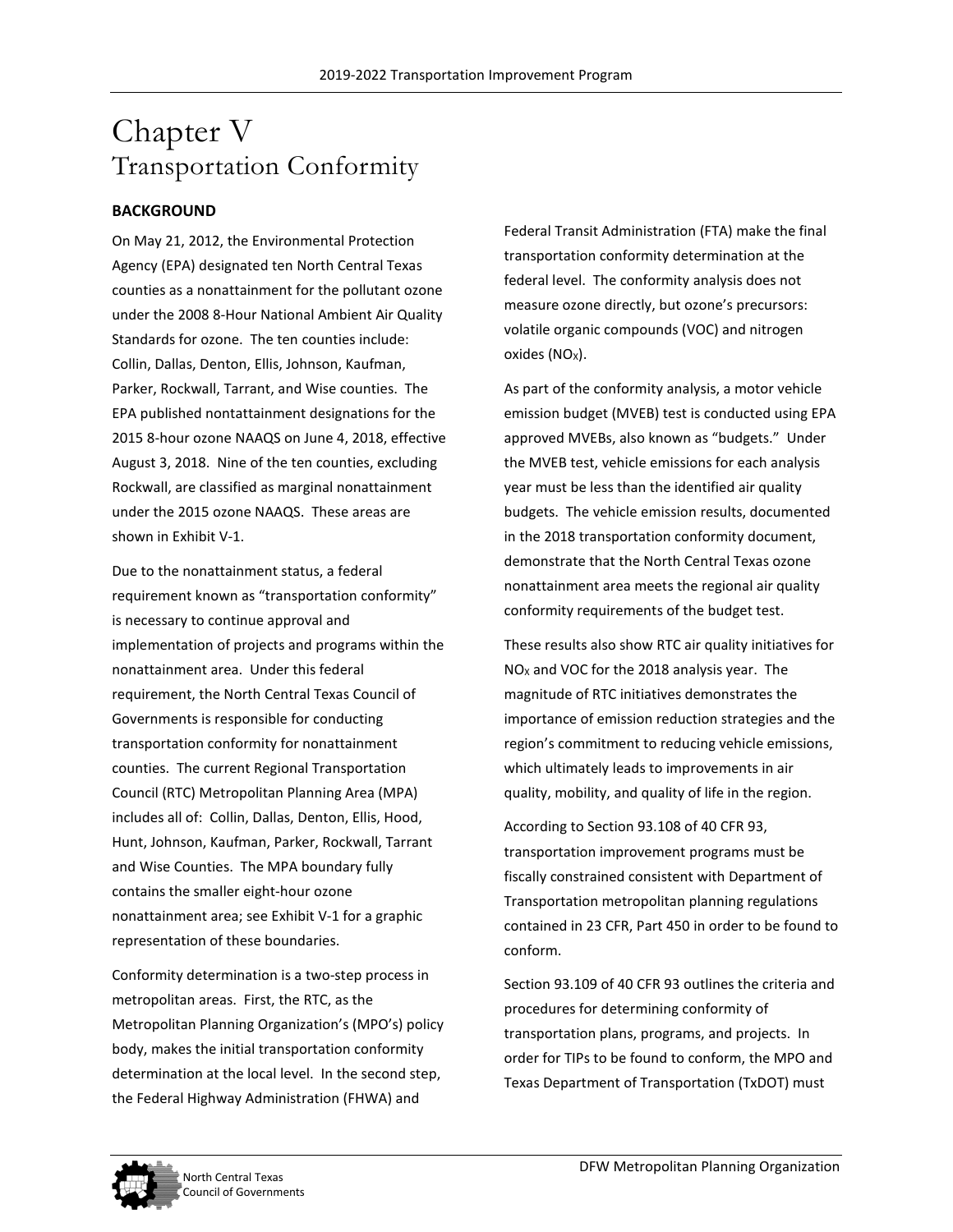demonstrate that the applicable criteria and procedures in this subpart are satisfied.

The results of the conformity determination demonstrate that the transportation improvement program meets the specific transportation conformity requirements of the CAAA (42 USC 7504, 7506(c) and (d)) and amendments, the air quality

plan (5 percent Increment of Progress plan), and the transportation conformity rule (40 CFR, Parts 51 and 93). This conformity determination was approved by the RTC on June 14, 2018. The 2018 transportation conformity document can be found online at [https://www.nctcog.org/trans/air/conformity/2018T](https://www.nctcog.org/trans/air/conformity/2018TransportationConformity.asp) [ransportationConformity.asp.](https://www.nctcog.org/trans/air/conformity/2018TransportationConformity.asp)

#### **TRANSPORTATION CONTROL MEASURES**

The metropolitan transportation plan and TIP must provide for the timely implementation of transportation control measures (TCMs). Transportation control measures are projects, programs, policies, or plans that are specifically identified and committed to in the applicable implementation plan. A list of the types of TCMs can be found in Section 108 of the Clean Air Act.

Section 93.113 of the conformity rule requires metropolitan planning organization verify the transportation plan and transportation improvement program provide for the timely implementation of

TCMs. Because the TIP identifies direct funding sources for many of the TCMs in the implementation plan, a more rigorous examination of the TIP is necessary to satisfy the requirement for timely implementation of TCMs. First, an evaluation of the specific steps and funding sources needed to fully implement each TCM must indicate that TCMs are on, ahead, or behind the schedule established. The MPO and TxDOT must determine that past obstacles to implementation of the TCMs have been identified and overcome. This process and the results are documented in the 2018 transportation conformity document available on the website above.

#### **EXEMPT PROJECTS**

Projects in the TIP that are exempt from a conformity determination are listed under 40 CFR 93.126 and 40 CFR 93.127. Exempt projects

(e.g., safety projects) may proceed toward implementation even in the absence of a conforming transportation plan and TIP.